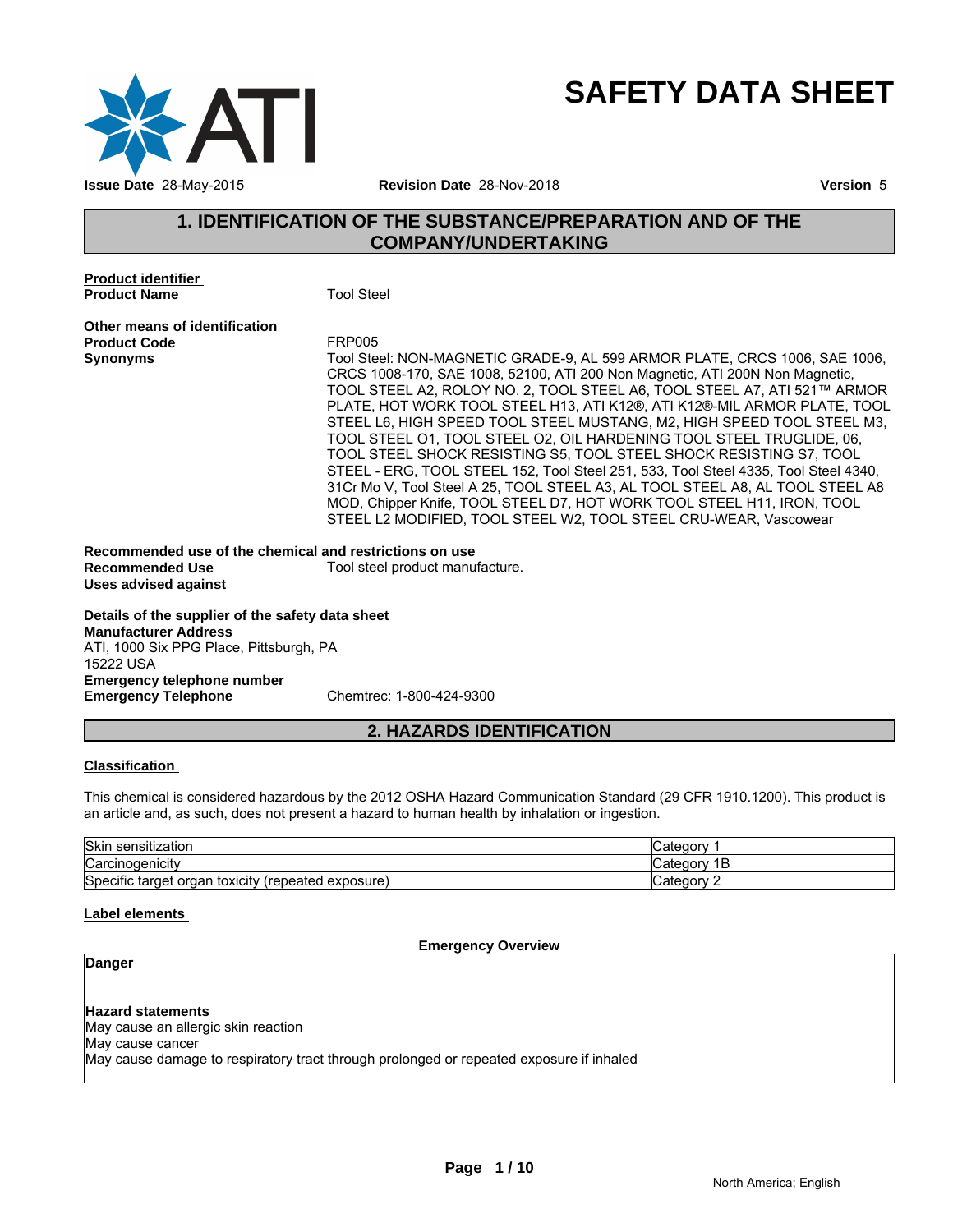

**Physical state Solid Contract Contract Contract Contract Contract Contract Contract Contract Contract Contract Contract Contract Contract Contract Contract Contract Contract Contract Contract Contract Contract Contract Co** 

# **Precautionary Statements - Prevention**

Do not handle until all safety precautions have been read and understood Use personal protective equipment as required Wear protective gloves

If skin irritation or rash occurs: Get medical advice/attention

# **Precautionary Statements - Disposal**

Dispose of contents/container to an approved waste disposal plant

# **Hazards not otherwise classified (HNOC)**

Not applicable

# **Other Information**

When product is subjected to welding, burning, melting, sawing, brazing, grinding, buffing, polishing, or other similar heat-generating processes, the following potentially hazardous airborne particles and/or fumes may be generated:: Hexavalent Chromium (Chromium VI) may cause lung, nasal, and/or sinus cancer, Soluble molybdenum compounds such as molybdenum trioxide may cause lung irritation, Vanadium pentoxide (V2O5) affects eyes, skin, respiratory system. Set medical advice/attention<br> **ied (HNOC)**<br> **3. COMPOSITION:** The same advice in the small of the small of the small of the small of the small of<br>
following potentially hazardous airborne particles and/or funnes may be gen

| <b>Synonyms</b> | Tool Steel: NON-MAGNETIC GRADE-9, AL 599 ARMOR PLATE, CRCS 1006, SAE 1006,<br>CRCS 1008-170, SAE 1008, 52100, ATI 200 Non Magnetic, ATI 200N Non Magnetic,<br>TOOL STEEL A2, ROLOY NO. 2, TOOL STEEL A6, TOOL STEEL A7, ATI 521™ ARMOR<br>PLATE, HOT WORK TOOL STEEL H13, ATI K12®, ATI K12®-MIL ARMOR PLATE, TOOL<br>STEEL L6, HIGH SPEED TOOL STEEL MUSTANG, M2, HIGH SPEED TOOL STEEL M3,<br>TOOL STEEL 01. TOOL STEEL 02. OIL HARDENING TOOL STEEL TRUGLIDE. 06.<br>TOOL STEEL SHOCK RESISTING S5, TOOL STEEL SHOCK RESISTING S7, TOOL<br>STEEL - ERG, TOOL STEEL 152, Tool Steel 251, 533, Tool Steel 4335, Tool Steel 4340,<br>31Cr Mo V, Tool Steel A 25, TOOL STEEL A3, AL TOOL STEEL A8, AL TOOL STEEL A8 |
|-----------------|--------------------------------------------------------------------------------------------------------------------------------------------------------------------------------------------------------------------------------------------------------------------------------------------------------------------------------------------------------------------------------------------------------------------------------------------------------------------------------------------------------------------------------------------------------------------------------------------------------------------------------------------------------------------------------------------------------------------|
|                 |                                                                                                                                                                                                                                                                                                                                                                                                                                                                                                                                                                                                                                                                                                                    |
|                 | MOD, Chipper Knife, TOOL STEEL D7, HOT WORK TOOL STEEL H11, IRON, TOOL<br>STEEL L2 MODIFIED, TOOL STEEL W2, TOOL STEEL CRU-WEAR, Vascowear.                                                                                                                                                                                                                                                                                                                                                                                                                                                                                                                                                                        |
|                 |                                                                                                                                                                                                                                                                                                                                                                                                                                                                                                                                                                                                                                                                                                                    |

| <b>Chemical Name</b> | CAS No.                      | Weight-%       |
|----------------------|------------------------------|----------------|
| Iron                 | 7439-89-6                    | <b>Balance</b> |
| Manganese            | 7439-96-5                    | < 12.5         |
| Chromium             | 7440-47-3                    | < 5.5          |
| Nickel               | 7440-02-0                    | < 3.5          |
| Molybdenum           | 7439-98-7                    | < 1.75         |
| Silicon              | 7440-21-3                    | 1.5            |
| Vanadium             | 7440-62-2                    | 1.2            |
| Cobalt               | 7440-48-4                    | < 0.5          |
|                      | <b>4. FIRST AID MEASURES</b> |                |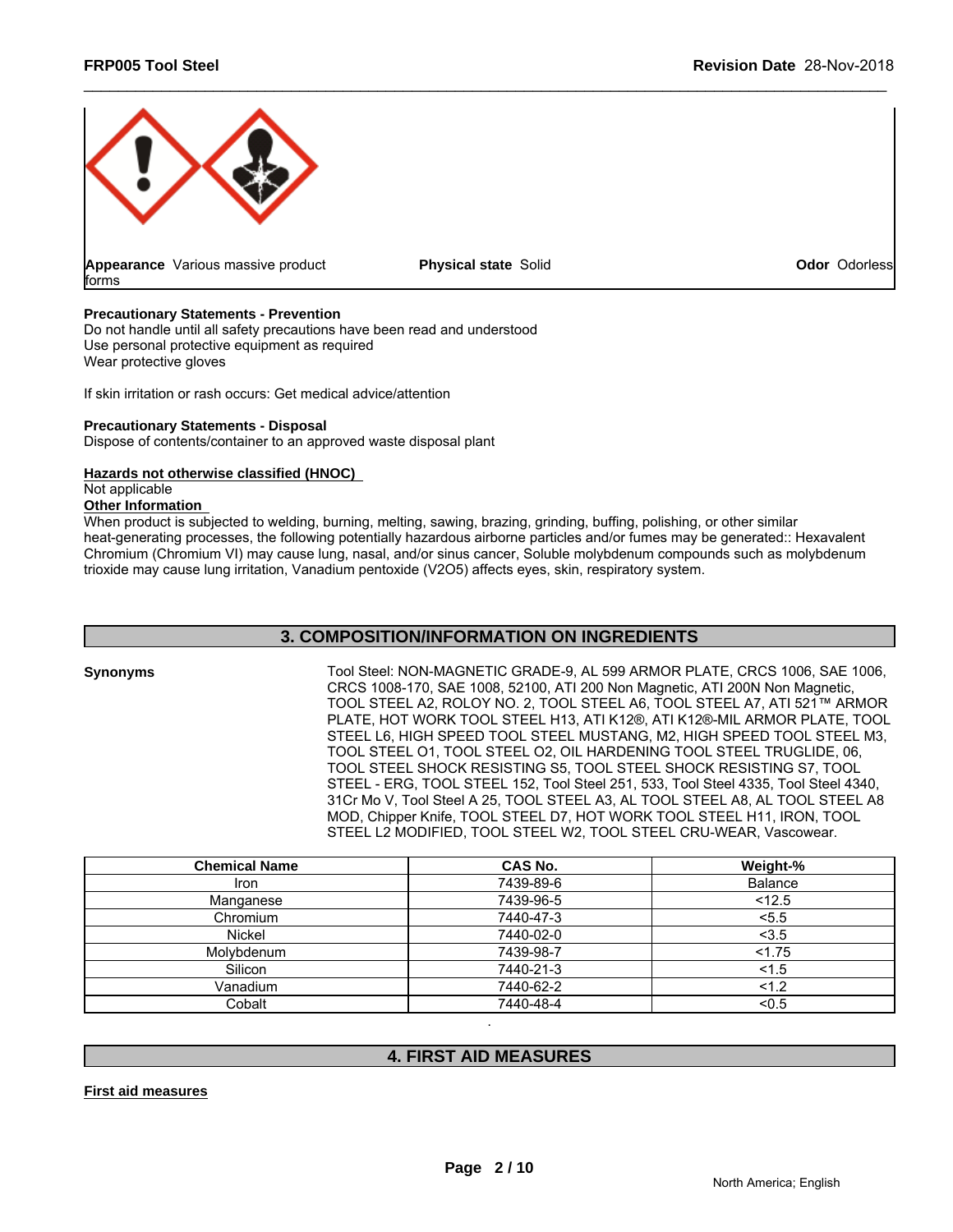| Eye contact                                                                | In the case of particles coming in contact with eyes during processing, treat as with any<br>foreign object.                                           |  |  |
|----------------------------------------------------------------------------|--------------------------------------------------------------------------------------------------------------------------------------------------------|--|--|
| <b>Skin Contact</b>                                                        | In the case of skin allergic reactions see a physician.                                                                                                |  |  |
| <b>Inhalation</b>                                                          | If excessive amounts of smoke, fume, or particulate are inhaled during processing, remove<br>to fresh air and consult a qualified health professional. |  |  |
| <b>Ingestion</b>                                                           | Not an expected route of exposure.                                                                                                                     |  |  |
| Most important symptoms and effects, both acute and delayed                |                                                                                                                                                        |  |  |
| <b>Symptoms</b>                                                            | May cause allergic skin reaction. May cause allergy or asthma symptoms or breathing<br>difficulties if inhaled.                                        |  |  |
| Indication of any immediate medical attention and special treatment needed |                                                                                                                                                        |  |  |
| Note to physicians                                                         | Treat symptomatically.                                                                                                                                 |  |  |
|                                                                            |                                                                                                                                                        |  |  |

# **5. FIRE-FIGHTING MEASURES**

# **Suitable extinguishing media**

Product not flammable in the form as distributed, flammable as finely divided particles or pieces resulting from processing of this product. Isolate large fires and allow to burn out. Smother small fires with salt (NaCl) or class D dry powder fire extinguisher.

**Unsuitable extinguishing media** Do not spray water on burning metal as an explosion may occur. This explosive characteristic is caused by the hydrogen and steam generated by the reaction of water with the burning material.

# **Specific hazards arising from the chemical**

Intense heat. WARNING: Fine particles resulting from grinding, buffing, polishing, or similar processes of this product may form combustible dust-air mixtures. Keep particles away from all ignition sources including heat, sparks, and flame. Prevent dust accumulations to minimize combustible dust hazard.

**Hazardous combustion products**Hexavalent Chromium (Chromium VI) may cause lung, nasal, and/or sinus cancer; Soluble molybdenum compounds such as molybdenum trioxide may cause lung irritation, Vanadium pentoxide (V2O5) affects eyes, skin, respiratory system.

**Explosion data Sensitivity to Mechanical Impact** None. **Sensitivity to Static Discharge** None.

# **Protective equipment and precautions for firefighters**

Firefighters should wear self-contained breathing apparatus and full firefighting turnout gear.

# **6. ACCIDENTAL RELEASE MEASURES**

| Personal precautions, protective equipment and emergency procedures |                                                |  |  |
|---------------------------------------------------------------------|------------------------------------------------|--|--|
| <b>Personal precautions</b>                                         | Use personal protective equipment as required. |  |  |
| For emergency responders                                            | Use personal protective equipment as required. |  |  |
| <b>Environmental precautions</b>                                    |                                                |  |  |
| <b>Environmental precautions</b>                                    | Not applicable to massive product.             |  |  |
| Methods and material for containment and cleaning up                |                                                |  |  |
| <b>Methods for containment</b>                                      | Not applicable to massive product.             |  |  |
| Methods for cleaning up                                             | Not applicable to massive product.             |  |  |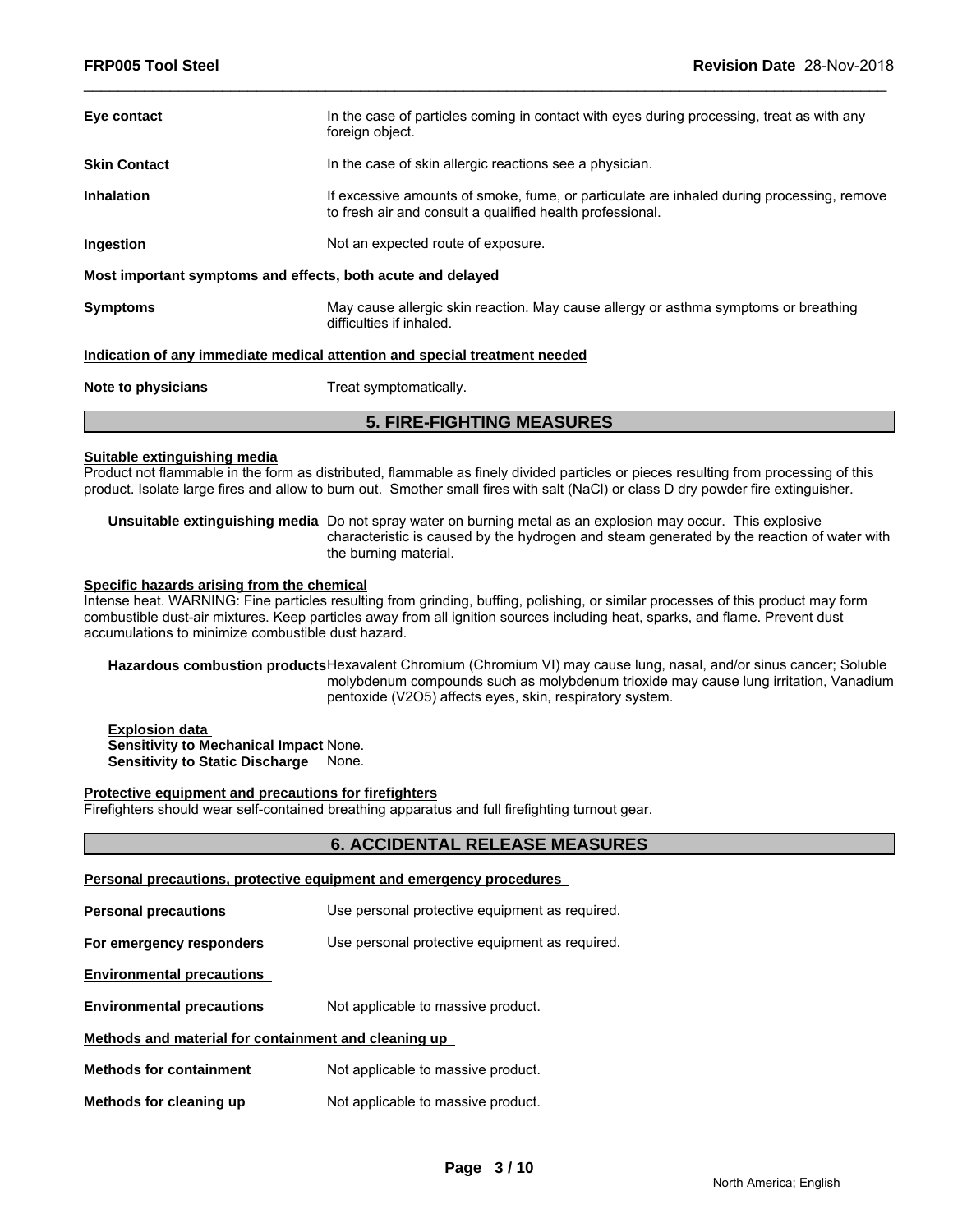# **7. HANDLING AND STORAGE**

# **Precautions for safe handling**

| WARNING: Fine particles resulting from grinding, buffing, polishing, or similar processes of<br>Advice on safe handling<br>this product may form combustible dust-air mixtures. Keep particles away from all ignition<br>sources including heat, sparks, and flame. Prevent dust accumulations to minimize<br>combustible dust hazard. |                                                                                                                                                                                    |
|----------------------------------------------------------------------------------------------------------------------------------------------------------------------------------------------------------------------------------------------------------------------------------------------------------------------------------------|------------------------------------------------------------------------------------------------------------------------------------------------------------------------------------|
| Conditions for safe storage, including any incompatibilities                                                                                                                                                                                                                                                                           |                                                                                                                                                                                    |
| <b>Storage Conditions</b>                                                                                                                                                                                                                                                                                                              | Keep chips, turnings, dust, and other small particles away from heat, sparks, flame and<br>other sources of ignition (i.e., pilot lights, electric motors and static electricity). |
| Incompatible materials                                                                                                                                                                                                                                                                                                                 | Dissolves in hydrofluoric acid.                                                                                                                                                    |

# **8. EXPOSURE CONTROLS/PERSONAL PROTECTION**

# **Control parameters**

# **Exposure Guidelines**

| <b>Chemical Name</b>    | <b>ACGIH TLV</b>                                                                                                                                                    | <b>OSHA PEL</b>                                                                                                                                        |
|-------------------------|---------------------------------------------------------------------------------------------------------------------------------------------------------------------|--------------------------------------------------------------------------------------------------------------------------------------------------------|
| Iron<br>7439-89-6       |                                                                                                                                                                     |                                                                                                                                                        |
| Manganese<br>7439-96-5  | TWA: $0.02 \text{ mg/m}^3$ respirable fraction<br>TWA: 0.1 mg/m <sup>3</sup> inhalable fraction TWA:<br>$0.02 \,\mathrm{mg/m^3}$ Mn<br>TWA: $0.1 \text{ mg/m}^3$ Mn | (vacated) STEL: $3 \text{ mg/m}^3$ fume<br>(vacated) Ceiling: 5 mg/m <sup>3</sup><br>Ceiling: 5 mg/m <sup>3</sup> fume Ceiling: 5 mg/m <sup>3</sup> Mn |
| Chromium<br>7440-47-3   | TWA: $0.5$ mg/m <sup>3</sup>                                                                                                                                        | TWA: 1 mg/m <sup>3</sup>                                                                                                                               |
| Nickel<br>7440-02-0     | TWA: $1.5 \text{ mg/m}^3$ inhalable fraction                                                                                                                        | TWA: 1 mg/m <sup>3</sup>                                                                                                                               |
| Molybdenum<br>7439-98-7 | TWA: 10 $mq/m3$ inhalable fraction<br>TWA: $3 \text{ mg/m}^3$ respirable fraction                                                                                   |                                                                                                                                                        |
| Silicon<br>7440-21-3    |                                                                                                                                                                     | TWA: $15 \text{ mg/m}^3$ total dust<br>TWA: 5 $mg/m3$ respirable fraction                                                                              |
| Vanadium<br>7440-62-2   |                                                                                                                                                                     | Ceiling: 0.5 mg/m <sup>3</sup> V2O5 respirable dust<br>Ceiling: 0.1 mg/m <sup>3</sup> V2O5 fume                                                        |
| Cobalt<br>7440-48-4     | TWA: $0.02 \text{ mg/m}^3$ TWA: $0.02 \text{ mg/m}^3$ Co                                                                                                            | TWA: $0.1 \text{ mg/m}^3$ dust and fume                                                                                                                |

# **Appropriate engineering controls**

| <b>Engineering Controls</b>           | Avoid generation of uncontrolled particles.                                                                                                                                                                                                                                                                                                                                     |
|---------------------------------------|---------------------------------------------------------------------------------------------------------------------------------------------------------------------------------------------------------------------------------------------------------------------------------------------------------------------------------------------------------------------------------|
|                                       | Individual protection measures, such as personal protective equipment                                                                                                                                                                                                                                                                                                           |
| <b>Eye/face protection</b>            | When airborne particles may be present, appropriate eye protection is recommended. For<br>example, tight-fitting goggles, foam-lined safety glasses or other protective equipment that<br>shield the eyes from particles.                                                                                                                                                       |
| Skin and body protection              | Fire/flame resistant/retardant clothing may be appropriate during hot work with the product.<br>Cut-resistant gloves and/or protective clothing may be appropriate when sharp surfaces are<br>present.                                                                                                                                                                          |
| <b>Respiratory protection</b>         | When particulates/fumes/gases are generated and if exposure limits are exceeded or<br>irritation is experienced, proper approved respiratory protection should be worn.<br>Positive-pressure supplied air respirators may be required for high airborne contaminant<br>concentrations. Respiratory protection must be provided in accordance with current local<br>regulations. |
| <b>General Hygiene Considerations</b> | Handle in accordance with good industrial hygiene and safety practice.                                                                                                                                                                                                                                                                                                          |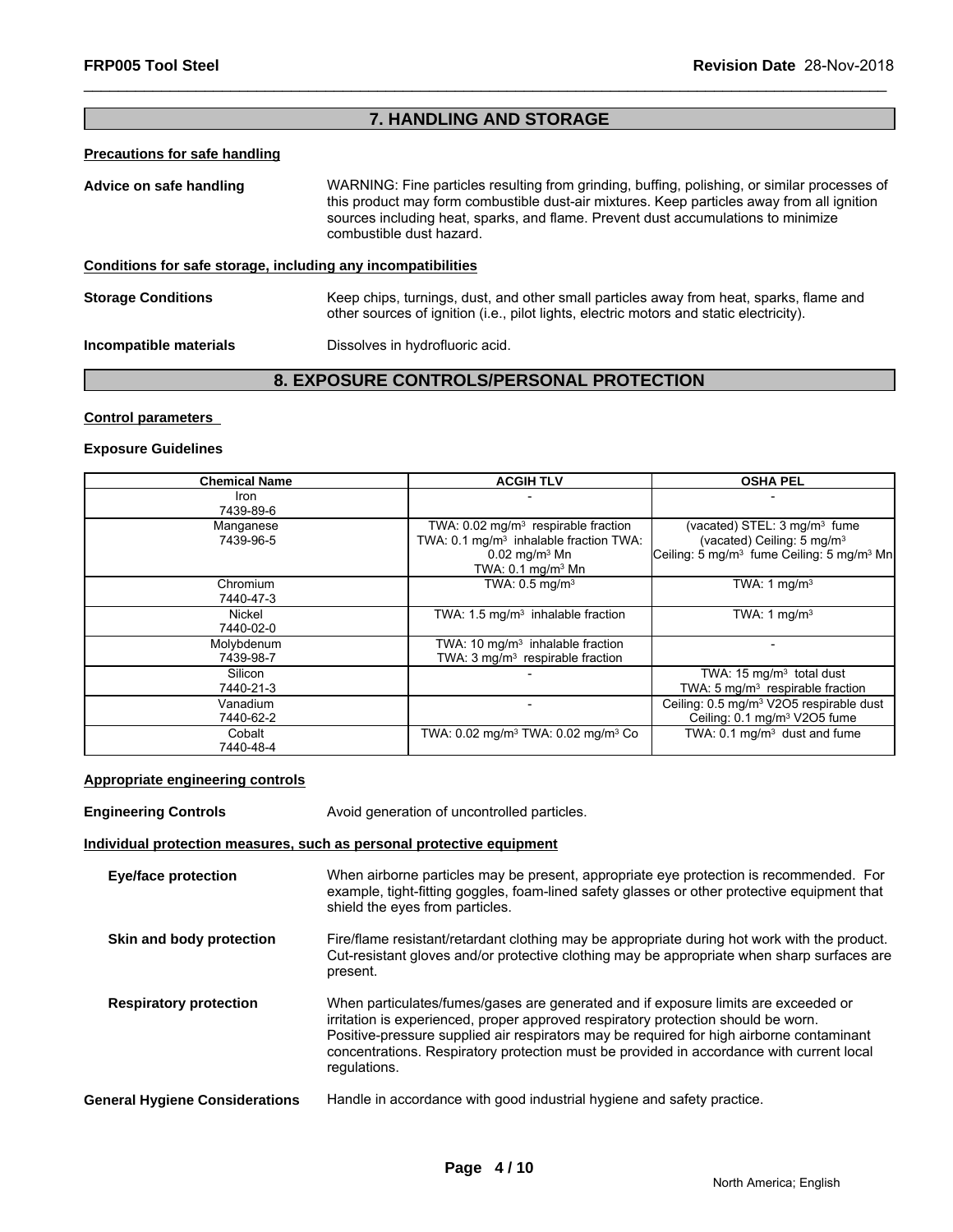# **9. PHYSICAL AND CHEMICAL PROPERTIES**

# **Information on basic physical and chemical properties**

| <b>Physical state</b>               | Solid                         |                                                                                                                                                   |                |
|-------------------------------------|-------------------------------|---------------------------------------------------------------------------------------------------------------------------------------------------|----------------|
| Appearance                          | Various massive product forms | Odor                                                                                                                                              | Odorless       |
| <b>Color</b>                        | metallic, gray or silver      | <b>Odor threshold</b>                                                                                                                             | Not applicable |
| <b>Property</b>                     | Values                        | Remarks • Method                                                                                                                                  |                |
| рH                                  |                               |                                                                                                                                                   |                |
| <b>Melting point/freezing point</b> | 1430-1540 °C / 2600-2800 °F   |                                                                                                                                                   |                |
| Boiling point / boiling range       |                               |                                                                                                                                                   |                |
| <b>Flash point</b>                  |                               |                                                                                                                                                   |                |
| <b>Evaporation rate</b>             |                               | Not applicable                                                                                                                                    |                |
| Flammability (solid, gas)           |                               | Product not flammable in the form as distributed.<br>flammable as finely divided particles or pieces<br>resulting from processing of this product |                |
| <b>Flammability Limit in Air</b>    |                               |                                                                                                                                                   |                |
| <b>Upper flammability limit:</b>    |                               |                                                                                                                                                   |                |
| Lower flammability limit:           |                               |                                                                                                                                                   |                |
| Vapor pressure                      |                               | Not applicable                                                                                                                                    |                |
| Vapor density                       |                               | Not applicable                                                                                                                                    |                |
| <b>Specific Gravity</b>             | $7-9$                         |                                                                                                                                                   |                |
| <b>Water solubility</b>             | Insoluble                     |                                                                                                                                                   |                |
| Solubility in other solvents        |                               | Not applicable                                                                                                                                    |                |
| <b>Partition coefficient</b>        |                               | Not applicable                                                                                                                                    |                |
| <b>Autoignition temperature</b>     |                               | Not applicable                                                                                                                                    |                |
| <b>Decomposition temperature</b>    |                               | Not applicable                                                                                                                                    |                |
| <b>Kinematic viscosity</b>          |                               | Not applicable                                                                                                                                    |                |
| <b>Dynamic viscosity</b>            |                               | Not applicable                                                                                                                                    |                |
| <b>Explosive properties</b>         | Not applicable                |                                                                                                                                                   |                |
| <b>Oxidizing properties</b>         | Not applicable                |                                                                                                                                                   |                |
| <b>Other Information</b>            |                               |                                                                                                                                                   |                |
| <b>Softening point</b>              |                               |                                                                                                                                                   |                |
| Molecular weight                    |                               |                                                                                                                                                   |                |
| <b>VOC Content (%)</b>              | Not applicable                |                                                                                                                                                   |                |
| <b>Density</b>                      |                               |                                                                                                                                                   |                |
| <b>Bulk density</b>                 |                               |                                                                                                                                                   |                |

# **10. STABILITY AND REACTIVITY**

# **Reactivity**  Not applicable

# **Chemical stability**

Stable under normal conditions.

# **Possibility of Hazardous Reactions**

None under normal processing.

Hazardous polymerization Hazardous polymerization does not occur.

# **Conditions to avoid**

Dust formation and dust accumulation;

# **Incompatible materials**

Dissolves in hydrofluoric acid.

# **Hazardous Decomposition Products**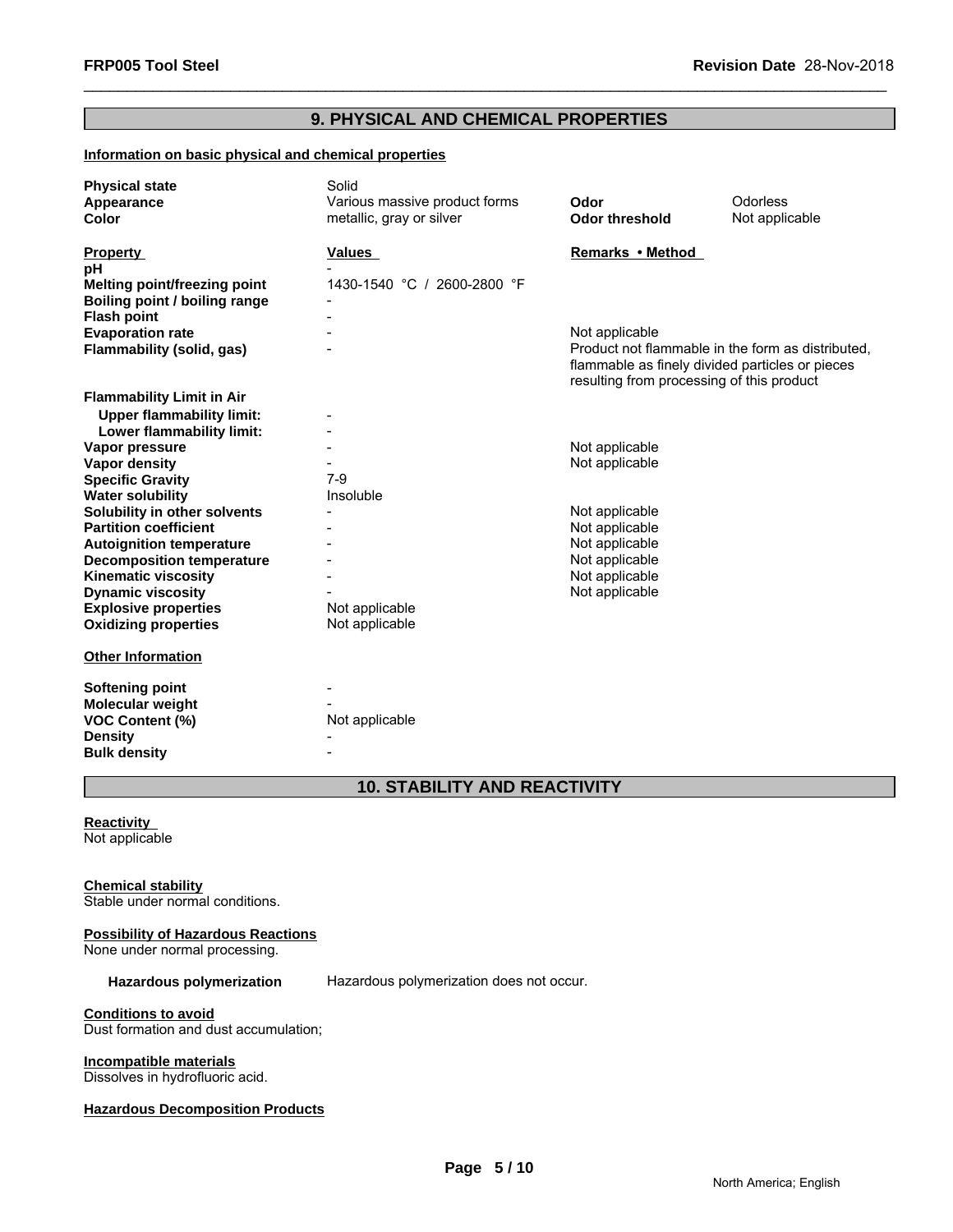When product is subjected to welding, burning, melting, sawing, brazing, grinding, buffing, polishing, or other similar heat-generating processes, the following potentially hazardous airborne particles and/or fumes may be generated:: Hexavalent Chromium (Chromium VI) may cause lung, nasal, and/or sinus cancer; Soluble molybdenum compounds such as molybdenum trioxide may cause lung irritation. Vanadium pentoxide (V2O5) affects eyes, skin, respiratory system.

# **11. TOXICOLOGICAL INFORMATION**

# **Information on likely routes of exposure**

# **Product Information**

| <b>Inhalation</b>   | Not an expected route of exposure for product in massive form.              |
|---------------------|-----------------------------------------------------------------------------|
| Eye contact         | Not an expected route of exposure for product in massive form.              |
| <b>Skin Contact</b> | Nickel or Cobalt containing alloys may cause sensitization by skin contact. |
| Ingestion           | Not an expected route of exposure for product in massive form.              |

| <b>Chemical Name</b>         | Oral LD50       | <b>Dermal LD50</b> | <b>Inhalation LC50</b> |
|------------------------------|-----------------|--------------------|------------------------|
| llron<br>7439-89-6           | 98,600 mg/kg bw |                    | $> 0.25$ mg/L          |
| Manganese<br>7439-96-5       | >2000 mg/kg bw  |                    | >5.14 mg/L             |
| <b>Chromium</b><br>7440-47-3 | > 3400 mg/kg bw |                    | $> 5.41$ mg/L          |
| Nickel<br>7440-02-0          | > 9000 mg/kg bw |                    | $> 10.2$ mg/L          |
| Molybdenum<br>7439-98-7      | > 2000 mg/kg bw | > 2000 mg/kg bw    | $> 5.10$ mg/L          |
| Silicon<br>7440-21-3         | > 5000 mg/kg bw | > 5000 mg/kg bw    | $> 2.08$ mg/L          |
| Vanadium<br>7440-62-2        | > 2000 mg/kg bw |                    |                        |
| Cobalt<br>7440-48-4          | 550 mg/kg bw    | >2000 mg/kg bw     | $< 0.05$ mg/L          |

# **Information on toxicological effects**

**Symptoms** Nickel or Cobalt containing alloys may cause sensitization by skin contact. May cause allergy or asthma symptoms or breathing difficulties if inhaled.

# **Delayed and immediate effects as well as chronic effects from short and long-term exposure**

| <b>Acute toxicity</b>             | Product not classified.                                                                                                                        |
|-----------------------------------|------------------------------------------------------------------------------------------------------------------------------------------------|
| <b>Skin corrosion/irritation</b>  | Product not classified.                                                                                                                        |
| Serious eye damage/eye irritation | Product not classified.                                                                                                                        |
| <b>Sensitization</b>              | Nickel or Cobalt containing alloys may cause sensitization by skin contact.<br>Cobalt-containing alloys may cause sensitization by inhalation. |
| Germ cell mutagenicity            | Product not classified.                                                                                                                        |
| <b>Carcinogenicity</b>            | May cause cancer by inhalation.                                                                                                                |

| <b>Chemical Name</b> | <b>ACGIH</b> | <b>IARC</b> | <b>NTP</b>             | <b>OSHA</b> |
|----------------------|--------------|-------------|------------------------|-------------|
| Chromium             |              | Group 3     |                        |             |
| 7440-47-3            |              |             |                        |             |
| Nickel               |              | Group 1     | Known                  | $\lambda$   |
| 7440-02-0            |              | Group 2B    | Reasonably Anticipated |             |
| Cobalt               | A3           | Group 2A    | Known                  | ↗           |
| 7440-48-4            |              | Group 2B    |                        |             |

**Reproductive toxicity example 3 Reproductive Product not classified.**<br> **STOT - single exposure** Product not classified. **STOT - single exposure<br>STOT - repeated exposure STOT - repeated exposure** May cause disorder and damage to the: Respiratory system.<br>**Aspiration hazard** Product not classified.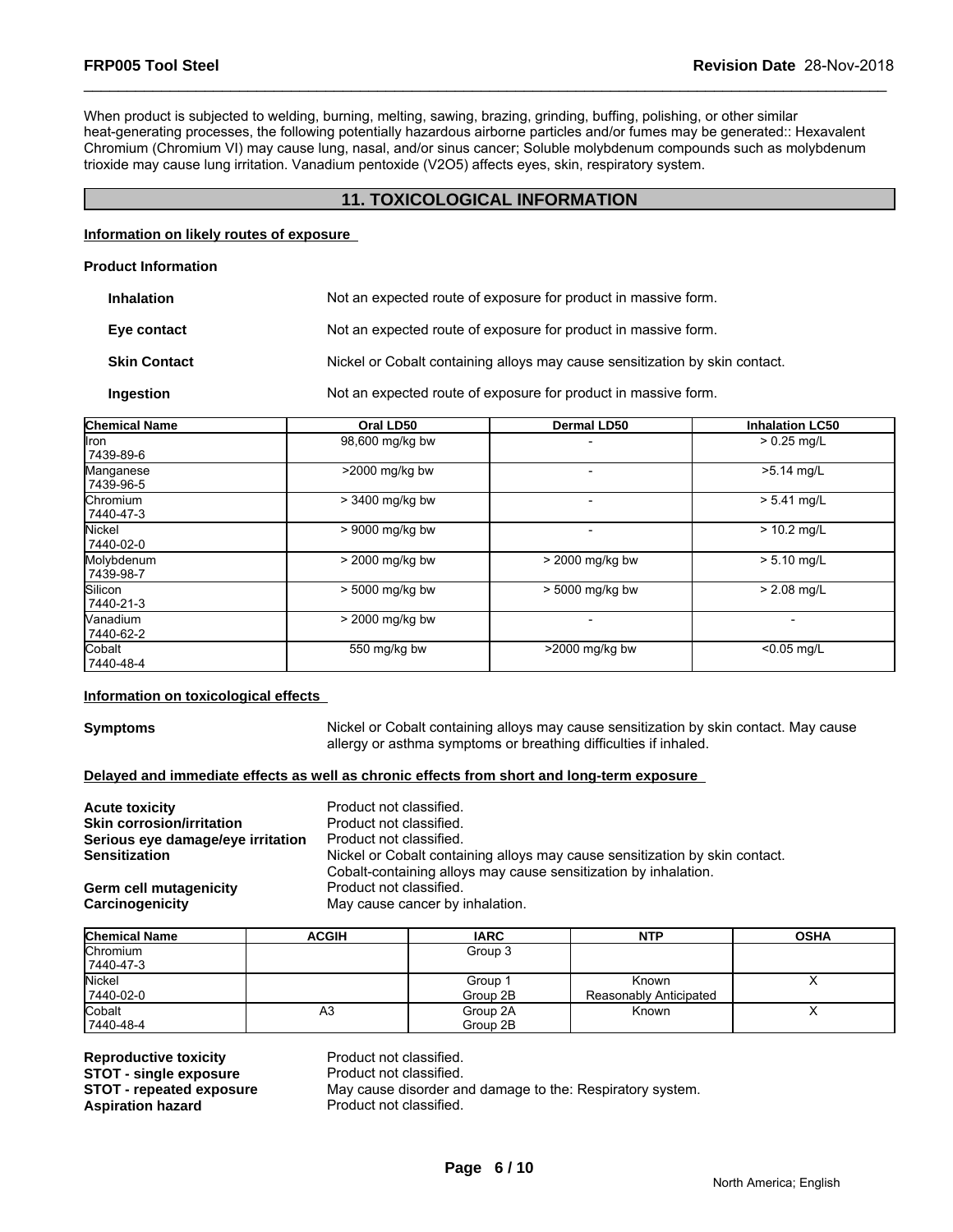# **12. ECOLOGICAL INFORMATION**

# **Ecotoxicity**

| <b>FRP005 Tool Steel</b>          |                                                                                                                            | Revision Date 28-Nov-2018                                                                                                                     |                                                                                                 |                                                                                                                                                                                                    |  |  |  |
|-----------------------------------|----------------------------------------------------------------------------------------------------------------------------|-----------------------------------------------------------------------------------------------------------------------------------------------|-------------------------------------------------------------------------------------------------|----------------------------------------------------------------------------------------------------------------------------------------------------------------------------------------------------|--|--|--|
| <b>12. ECOLOGICAL INFORMATION</b> |                                                                                                                            |                                                                                                                                               |                                                                                                 |                                                                                                                                                                                                    |  |  |  |
| <b>Ecotoxicity</b>                |                                                                                                                            |                                                                                                                                               |                                                                                                 |                                                                                                                                                                                                    |  |  |  |
|                                   | This product as shipped is not classified for aquatic toxicity.                                                            |                                                                                                                                               |                                                                                                 |                                                                                                                                                                                                    |  |  |  |
| <b>Chemical Name</b>              | Algae/aquatic plants                                                                                                       | Fish                                                                                                                                          | <b>Toxicity to</b><br>microorganisms                                                            | <b>Crustacea</b>                                                                                                                                                                                   |  |  |  |
| Iron<br>7439-89-6                 |                                                                                                                            | The 96 h LC50 of 50% iron<br>oxide black in water to Danio<br>rerio was greater than<br>10,000 mg/L.                                          | The 3 h EC50 of iron oxide<br>for activated sludge was<br>greater than 10,000 mg/L.             | The 48 h EC50 of iron oxide<br>to Daphnia magna was<br>greater than 100 mg/L.                                                                                                                      |  |  |  |
| Manganese<br>7439-96-5            | The 72 h EC50 of<br>manganese to<br>Desmodesmus subspicatus<br>was 2.8 mg of Mn/L.                                         | The 96 h LC50 of<br>manganese to<br>Oncorhynchus mykiss was<br>greater than 3.6 mg of Mn/L                                                    | The 3 h EC50 of manganese<br>for activated sludge was<br>greater than 1000 mg/L.                | The 48 h EC50 of<br>manganese to Daphnia<br>magna was greater than 1.6<br>$mg/L$ .                                                                                                                 |  |  |  |
| Chromium<br>7440-47-3             |                                                                                                                            |                                                                                                                                               | $\blacksquare$                                                                                  | $\overline{a}$                                                                                                                                                                                     |  |  |  |
| Nickel<br>7440-02-0               | NOEC/EC10 values range<br>from $12.3 \mu g/l$ for<br>to $425 \mu g/l$ for<br>Pseudokirchneriella<br>subcapitata.           | The 96h LC50s values range<br>from 0.4 mg Ni/L for<br>Scenedesmus accuminatus Pimephales promelas to 320<br>mg Ni/L for Brachydanio<br>rerio. | The 30 min EC50 of nickel<br>for activated sludge was 33<br>mg Ni/L.                            | The 48h LC50s values range<br>from 0.013 mg Ni/L for<br>Ceriodaphnia dubia to 4970<br>mg Ni/L for Daphnia magna.                                                                                   |  |  |  |
| Molybdenum<br>7439-98-7           | The 72 h EC50 of sodium<br>molybdate dihydrate to<br>Pseudokirchneriella<br>subcapitata was 362.9 mg of<br>Mo/L.           | The 96 h LC50 of sodium<br>molybdate dihydrate to<br>Pimephales promelas was<br>644.2 mg/L                                                    | The 3 h EC50 of<br>molybdenum trioxide for<br>activated sludge was 820<br>$mg/L$ .              | The 48 h LC50 of sodium<br>molybdate dihydrate to<br>Ceriodaphnia dubia was<br>1,015 mg/L.<br>The 48 h LC50 of sodium<br>molybdate dihydrate to<br>Daphnia magna was greater<br>than 1,727.8 mg/L. |  |  |  |
| Silicon<br>7440-21-3              | The 72 h EC50 of sodium<br>metasilicate pentahydrate to<br>Pseudokirchnerella<br>subcapitata was greater than<br>250 mg/L. |                                                                                                                                               |                                                                                                 |                                                                                                                                                                                                    |  |  |  |
| Vanadium<br>7440-62-2             | The 72 h EC50 of vanadium<br>pentoxide to Desmodesmus<br>subspicatus was 2,907 ug of<br>V/L.                               | The 96 h LC50 of vanadium<br>pentoxide to Pimephales<br>promelas was 1,850 ug of<br>V/L                                                       | The 3 h EC50 of sodium<br>metavanadate for activated<br>sludge was greater than 100<br>$mq/L$ . | The 48 h EC50 of sodium<br>vanadate to Daphnia magna<br>was 2,661 ug of V/L.                                                                                                                       |  |  |  |
| Cobalt<br>7440-48-4               | The 72 h EC50 of cobalt<br>dichloride to<br>Pseudokirchneriella<br>subcapitata was 144 ug of<br>Co/L.                      | The 96h LC50 of cobalt<br>dichloride ranged from 1.5<br>mg Co/L for Oncorhynchus<br>mykiss to 85 mg Co/L for<br>Danio rerio.                  | The 3 h EC50 of cobalt<br>dichloride for activated<br>sludge was 120 mg of Co/L.                | The 48 h LC50 of cobalt<br>dichloride ranged from 0.61<br>mg Co/L for Ceriodaphnia<br>dubia tested in soft,<br>DOM-free water to >1800mg<br>Co/L for Tubifex tubifex in<br>very hard water.        |  |  |  |

**Persistence and degradability**

**Bioaccumulation**

.

.

**Other adverse effects** This product as shipped is not classified for environmental endpoints. However, when subjected to sawing or grinding, particles may be generated that are classified for aquatic chronic toxicity.

# **13. DISPOSAL CONSIDERATIONS**

# **Waste treatment methods**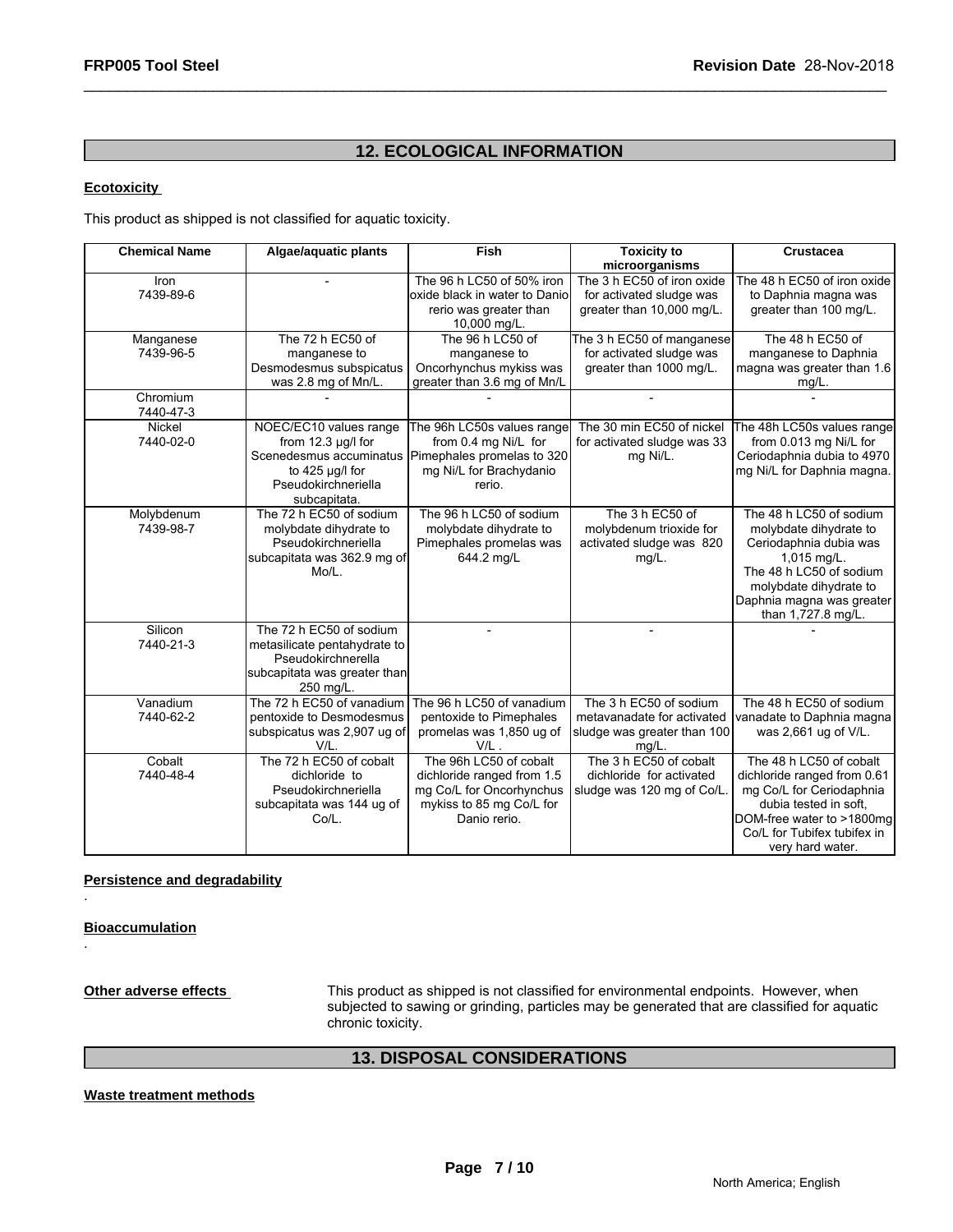**Disposal of wastes** Disposal should be in accordance with applicable regional, national and local laws and regulations.

**Contaminated packaging Mone anticipated.** 

| <b>Chemical Name</b> | <b>RCRA - D Series Wastes</b>  |
|----------------------|--------------------------------|
| Chromium             | $5.0$ ma/L<br>regulatory level |
| 7440-47-3            |                                |

This product contains one or more substances that are listed with the State of California as a hazardous waste.

# **14. TRANSPORT INFORMATION**

**DOT** Not regulated

# **15. REGULATORY INFORMATION**

| Complies |  |
|----------|--|
| Complies |  |
| Complies |  |
| Complies |  |
| Complies |  |
| Complies |  |
| Complies |  |
| Complies |  |
|          |  |

 **Legend:** 

 **TSCA** - United States Toxic Substances Control Act Section 8(b) Inventory

 **DSL/NDSL** - Canadian Domestic Substances List/Non-Domestic Substances List

 **EINECS/ELINCS** - European Inventory of Existing Chemical Substances/European List of Notified Chemical Substances

 **ENCS** - Japan Existing and New Chemical Substances

 **IECSC** - China Inventory of Existing Chemical Substances

 **KECL** - Korean Existing and Evaluated Chemical Substances

 **PICCS** - Philippines Inventory of Chemicals and Chemical Substances

 **AICS** - Australian Inventory of Chemical Substances

# **US Federal Regulations**

# **SARA 313**

Section 313 of Title III of the Superfund Amendments and Reauthorization Act of 1986 (SARA). This product contains a chemical or chemicals which are subject to the reporting requirements of the Act and Title 40 of the Code of Federal Regulations, Part 372: Chromium (Cr)

| <b>Chemical Name</b>  | CAS No.   | Weight-% | <b>SARA 313 - Threshold Values %</b> |
|-----------------------|-----------|----------|--------------------------------------|
| Manganese - 7439-96-5 | 7439-96-5 | <12.5    |                                      |
| Chromium - 7440-47-3  | 7440-47-3 | <ວ.⊽     |                                      |
| Nickel - 7440-02-0    | 7440-02-0 | ∿ບ.ບ     |                                      |
| Cobalt - 7440-48-4    | 7440-48-4 | <∪.5     |                                      |

# **SARA 311/312 Hazard Categories**

| Acute health hazard               | Yes |  |
|-----------------------------------|-----|--|
| <b>Chronic Health Hazard</b>      | Yes |  |
| Fire hazard                       | No. |  |
| Sudden release of pressure hazard | N٥  |  |
| <b>Reactive Hazard</b>            | N٥  |  |

# **CWA (Clean Water Act)**

This product contains the following substances which are regulated pollutants pursuant to the Clean Water Act (40 CFR 122.21 and 40 CFR 122.42)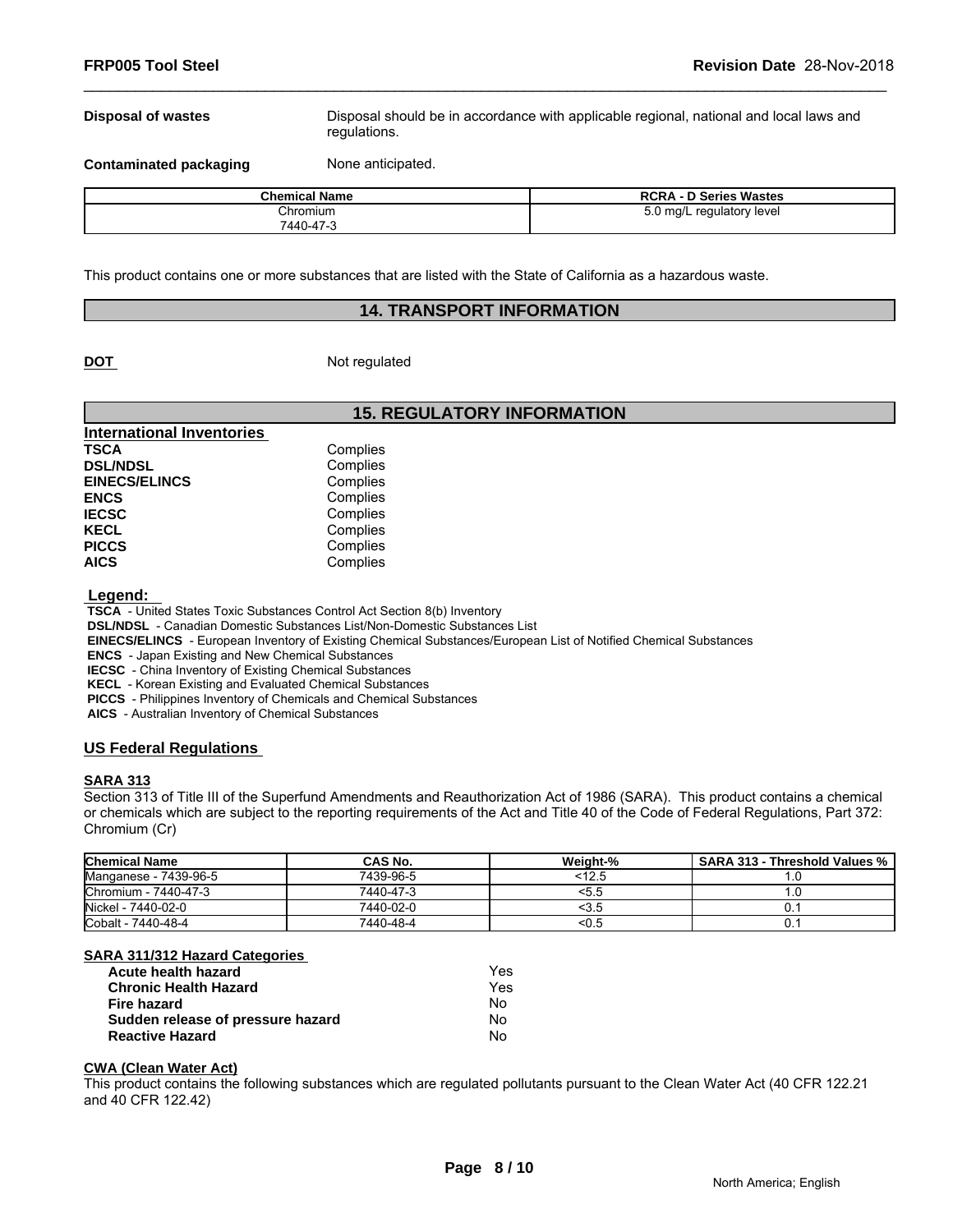| <b>FRP005 Tool Steel</b> |                                       |                               |                                  | Revision Date 28-Nov-2018                   |
|--------------------------|---------------------------------------|-------------------------------|----------------------------------|---------------------------------------------|
|                          |                                       |                               |                                  |                                             |
| <b>Chemical Name</b>     | <b>CWA - Reportable</b><br>Quantities | <b>CWA - Toxic Pollutants</b> | <b>CWA - Priority Pollutants</b> | <b>CWA - Hazardous</b><br><b>Substances</b> |
| Chromium<br>7440-47-3    |                                       | X                             | X                                |                                             |

# **CERCLA**

This material, as supplied, contains one or more substances regulated as a hazardous substance under the Comprehensive Environmental Response Compensation and Liability Act (CERCLA) (40 CFR 302)

| <b>Chemical Name</b> | <b>Hazardous Substances RQs</b> |
|----------------------|---------------------------------|
| Chromium             | 5000 lb                         |
| 7440-47-3            |                                 |
| Nickel               | 100 lb                          |
| 7440-02-0            |                                 |

# **US State Regulations**

# **California Proposition 65**

This product contains the Proposition 65 chemicals listed below. Proposition 65 warning label available at ATImetals.com.

| <b>Chemical Name</b>       | California<br><b>Proposition 65</b> |
|----------------------------|-------------------------------------|
| 7440-02-0<br><b>Nickel</b> | Carcinogen                          |
| 0-48-4<br>7440<br>Cobalt   | شarcinoαer                          |

# **U.S. State Right-to-Know Regulations**

| <b>Chemical Name</b>    | New Jersey | <b>Massachusetts</b> | Pennsylvania |
|-------------------------|------------|----------------------|--------------|
| Manganese<br>7439-96-5  | x          | ́                    | ⋏            |
| Chromium<br>7440-47-3   | X          | v<br>∧               | X            |
| Nickel<br>7440-02-0     | X          | v<br>⋏               | X            |
| Molybdenum<br>7439-98-7 |            |                      | ⋏            |
| Silicon<br>7440-21-3    |            | ⋏                    | х            |
| Vanadium<br>7440-62-2   |            | ∧                    | х            |
| Cobalt<br>7440-48-4     | x          | v<br>⋏               | X            |

# **U.S. EPA Label Information**

**EPA Pesticide Registration Number** Not applicable

| <b>16. OTHER INFORMATION</b>                        |                         |                                                    |                           |                                                     |  |
|-----------------------------------------------------|-------------------------|----------------------------------------------------|---------------------------|-----------------------------------------------------|--|
| <b>NFPA</b>                                         | <b>Health hazards</b> 1 | <b>Flammability 0</b>                              | <b>Instability 0</b>      | <b>Physical and Chemical</b><br><b>Properties -</b> |  |
| <b>HMIS</b><br>Chronic Hazard Star Legend           | Health hazards $2^*$    | <b>Flammability 0</b><br>* = Chronic Health Hazard | <b>Physical hazards</b> 0 | Personal protection X                               |  |
| <b>Issue Date</b>                                   | 28-May-2015             |                                                    |                           |                                                     |  |
| <b>Revision Date</b>                                | 28-Nov-2018             |                                                    |                           |                                                     |  |
| <b>Revision Note</b>                                |                         |                                                    |                           |                                                     |  |
| Updated Section(s): 4, 5, 7, 9, 11, 12, 15<br>Note: |                         |                                                    |                           |                                                     |  |
|                                                     |                         |                                                    |                           |                                                     |  |

**Note:**

**The information provided in this safety data sheet is correct to the best of our knowledge, information and belief at the date of its publication. The information given is designed only as a guidance for safe handling, use, processing, storage, transportation, disposal and release and is not to be considered a warranty or quality specification. The information relates only to the specific material designated and may not be valid for such material used in combination with any other materials or in any process, unless specified in the text.**